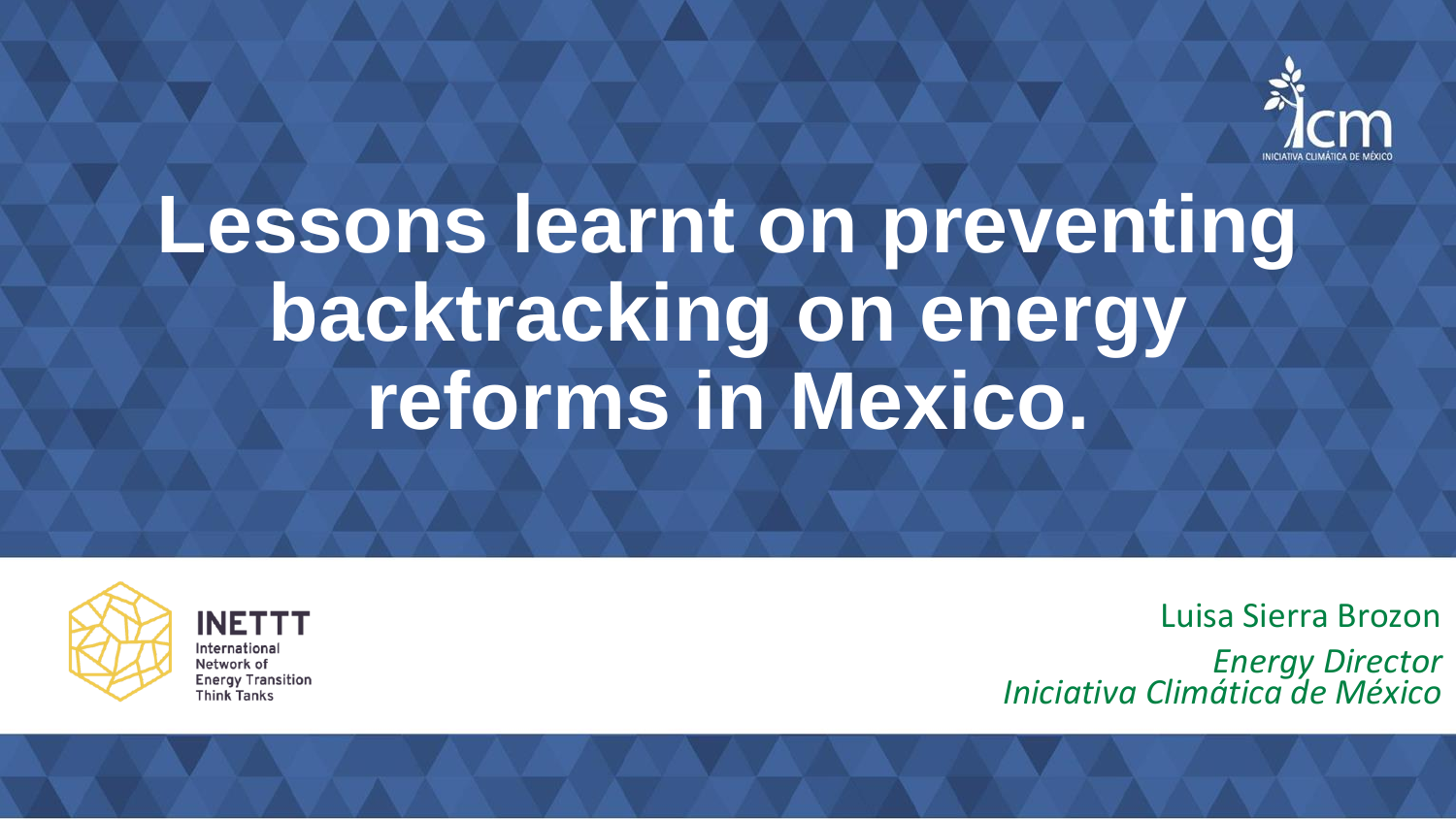### **Mexican electricity system – Energy Reform 2013**

- Liberalization and restructuring of the electricity and oil and gas sectors. Increased participation of private investment.
- Wholesale electricity market: Short-term market, power balance market, clean energy certificates market, financial transmission rights auctions, medium and long-term auctions (important way to increase renewables).
- The Federal Electricity Commission (CFE) was vertically and horizontally disintegrated, and 9 more subsidiaries were created.

#### **Key changes Promises of the reform**

- Lower electricity rates and natural gas prices.
- Create nearly half a million additional jobs in this six-year term and 2 and a half million more jobs by 2025.
- Replacement of the most polluting power plants with clean technologies and natural gas.



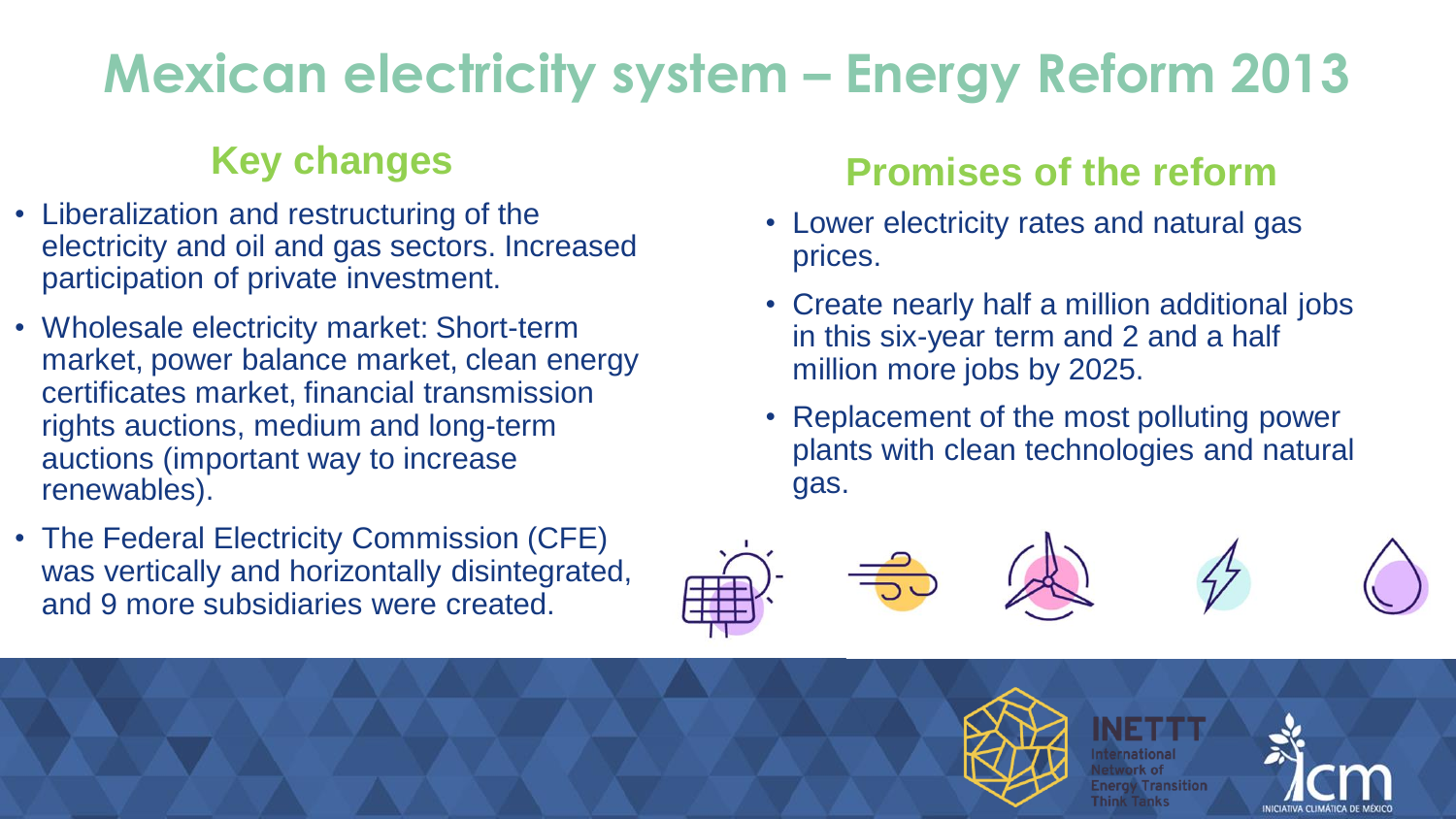#### **Key results of the Energy Reform 2013**



- There has been significant increase in the incorporation of solar and wind energy.
- Three long term auctions took place and resulted in the acquisition of 23 TWh of clean energy, 23 million clean energy certificates and 2,826 MW of installed capacity.
- However, as in any other regulatory process there were still areas of opportunity for fine tuning the Energy Reform of 2013.

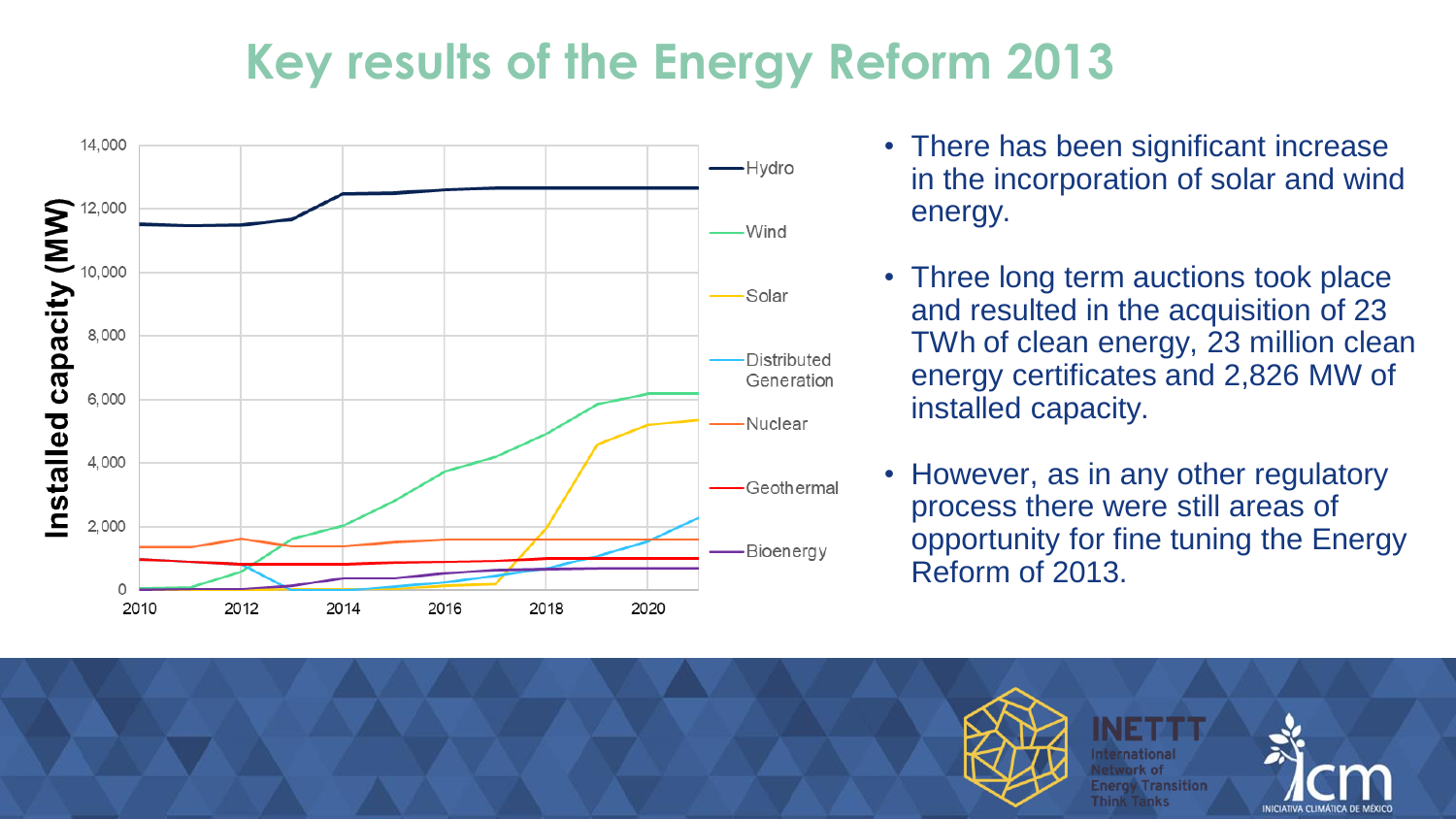#### **Four attempts to backtrack the 2013 Energy Reform**

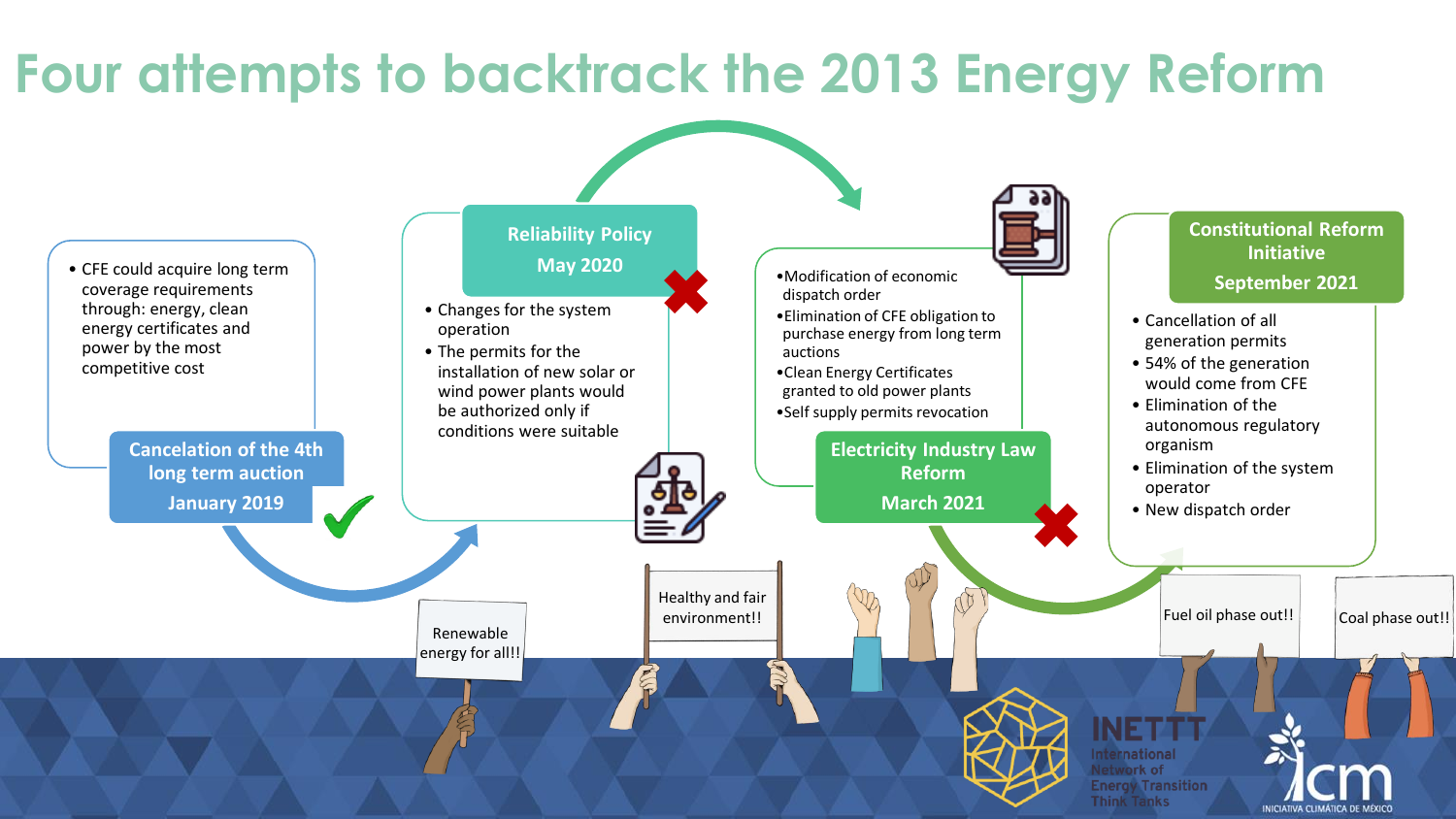#### **Lessons learnt for defending the energy transition**

- Technical and modeling capacities from civil society organizations are needed
- Creating and coordinating spaces for all the actors
- Empowering and taking legal actions is important from civil society organizations
- Communication is key translating the impacts/benefits to all final users



 $Socio<sup>1</sup>$ **NETWORK**